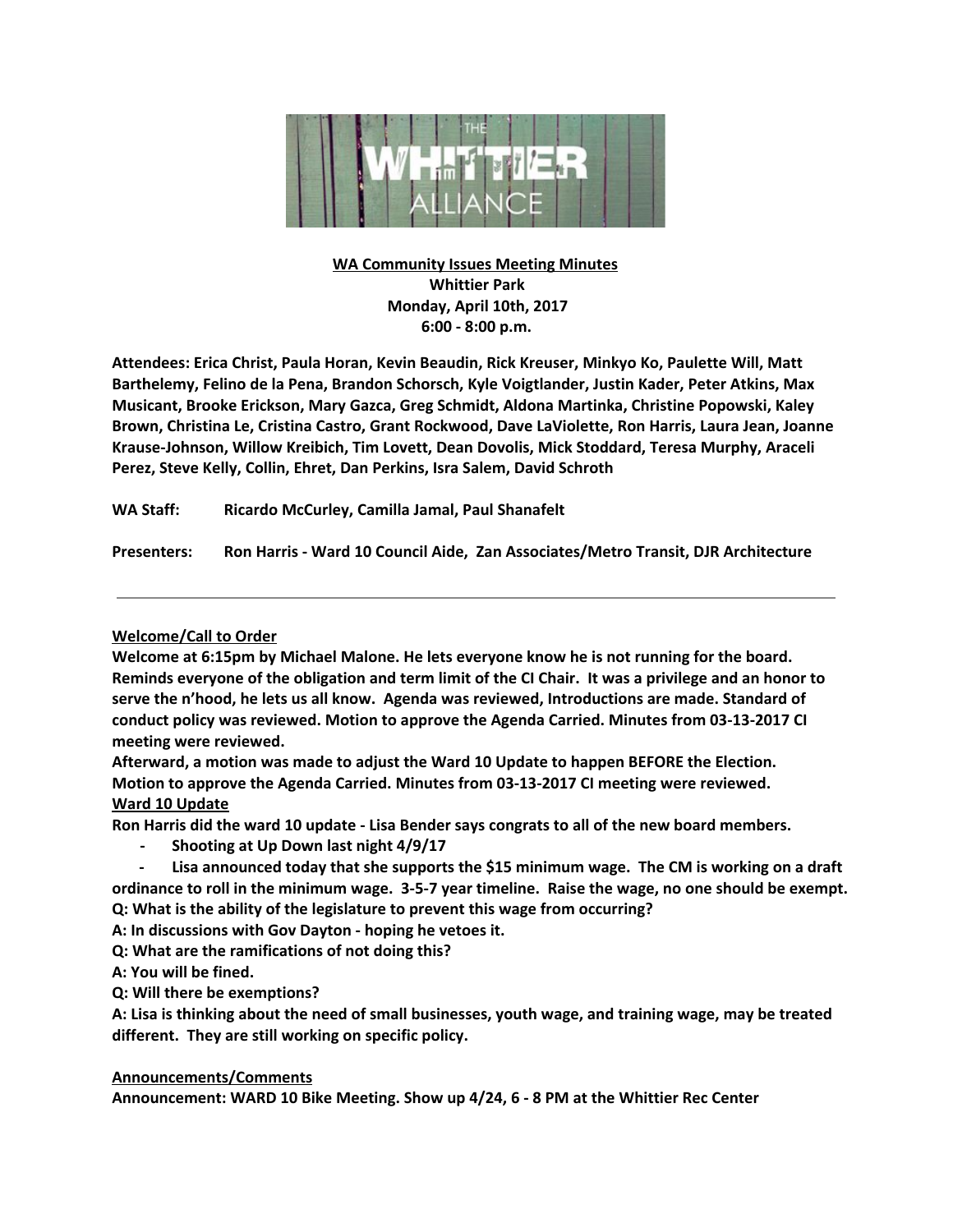Point: 26th and 24th are scary and dark. We should have a bike lane on 24th. Hennepin to Nicollet - we **need this**

Q: Why did we move the time of CI chair election from the end to the beginning of the meeting? **A: Mistake by the office (Says Ricardo)**

**Mike: Thanks everyone - great job.**

### **CI Chair Election**

**Ricardo takes over as moderator Scott Melamed is nominated and accepts. Brooke Erickson is nominated and accepts. 1-minute opening statement 8 minutes of questions**

### **Scott Melamed:**

Happy to be here, live in Whittier, lived here a year and a half, left for college, worked for Obama's **campaign, learned how to interact with people, learned how to get people organized - worked in DC.** Just say that the main reason he wants to do this is because he wants to organize people who love **where they live, and if they disagree, with differences, people overcome them, that we can at least come together and short through our issues. Make plans, come together, and get lots of folks active.**

### **Brooke Erickson:**

### **Moved here in 8/15**

Grew up in MN, very proud of being a resident of Whittier, came to the meetings because she felt unsafe, felt empowered by the safety task force, lots of strong people on the WA, and she wants to be a part of it, and be a leader like members of the WA. Thinks the community is awesome, works in HR, **degree in accounting, recruits for position, people person.**

Q: What will you do to create public spaces in Whittier for organizing to take place? In Whittier we have **coffee houses - we don't have public interaction, where people can interact anonymously. How will we ORGANIZE?**

Brooke: I feel like there were a few questions there - public spaces where everyone came come together is important, lots of vacant lots, we can convert these! Lots of thought goes into developments, we can **do direct marketing for a conversation. Ask if they want to partner and put on a event. Scott: We could form relationships with the folks who own spaces and vacant lots. Lots of segmentation between owners and renters. Lots of people care about the place but don't have places**

**of meetings. Nice new basement in Cavalry - one idea is to hold quadrant meetings: hold meetings where people live and meet them at their own place and own time.**

#### **Q: How to get more people to attend? How do you make people show up?**

Scott: The point is to create a space that people feel heard. We need to meet people where they are. **Different populations and demographics meet in different ways - we need to provide ways for people to meet, regardless of their background. We need to make a space where people feel comfortable. Brooke: We need direct marketing - connect with people one on one. The value of postage is** important. We need to host something that is appealing - a festival of nations, a dance, a theatre, who **ever wants to represent themselves, do a dinner, involve art, you cannot make them. No pressure, low pressure.**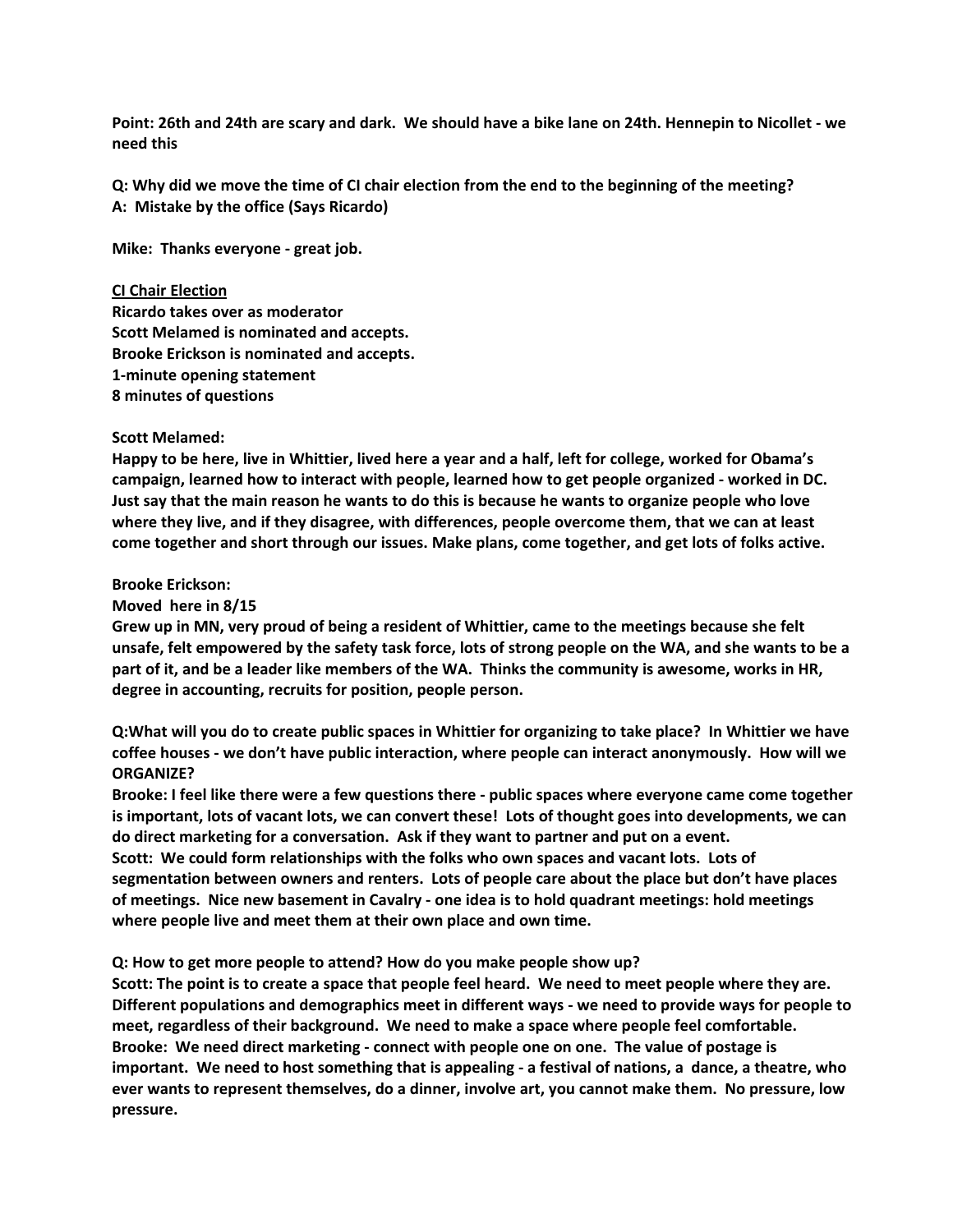**Q:What is the biggest opportunity in Whittier that CI can activate?**

**Brooke: Capitalize using the Whittier Alliance, we have to support our businesses and really ensure that we're looking at growing those businesses, and increasing the people that want to live here and increasing the quality of life for our residents.**

**Scott: The national election is our best opportunity. Capture that energy about how worked up people** are. Make meetings NOT boring. Organize the meeting in a way that it is a funnel for energy for people.

**We are voting by ballot, as opposed to hand count**

## **Development Proposal 2449 Lyndale Ave**

**4 unit family apartment building. 2 upstairs, two downstairs. 4 bedroom and three bedroom. 1500 sqft** for 3 bdrm, 2000 4 brdrm. Zoned to r2 - ratio of one and a half. Upper levels have the deck. Fits with the scale of the street - it will be small and unique. Family style, as opposed to 1 bdrm or studio. 4 **stories.**

- **Q: how many stories?**
- **A: 4. Upper units are 3 levels. Main floor is two story.**
- **Q: Where's the entrance?**
- **A: porch in front and back**
- **Q: what are the specific rules for a side entrance?**
- **A: Irrelevant! We have only front and back entrances.**
- **Q: What's the matter with the current four plex?**
- **A: we're adding diversity of options. Young professional or a family there.**
- **Q: What else have you done?**
- **A: One north of Franklin Ave.**
- **Q: are you going to move the house?**

A: We're going to try. We're working on finding a way to salvage it. Still structurally sound. Can we find **a way to move it? Let's find out! We'll spend the demo money on it.**

- **Q: What are the materials on the exterior?**
- **A: 30 year life for the board. Hard to do brick and keep it affordable.**
- **Q: Can we blend the house with the space?**

**A: Gables are tough and expensive.**

Q: What is the lifespan on this building. Long standing materials and tenants - we aspire to it to be **generational. If we keep it dry, it will last for 100 years.**

**They're Perkins Lavine - they do turkey sandwiches.**

Variance: They are looking for a three-foot setback variance. The neighbor is super close - we need to get a variance to make it okay. We're thinking of being further south to prevent shadows from hitting **the house to the north.**

**Q: What is the timeline:**

**A: Build starting end of summer, early fall - opening for renters in early spring 2018.**

**Q: What is the demo budget?**

A: We don't know. We plan on salvaging it - go to deconstruction off of Hiawatha. Then we sell the **leftovers.**

**Willow: makes the motion. So now we're doing questions**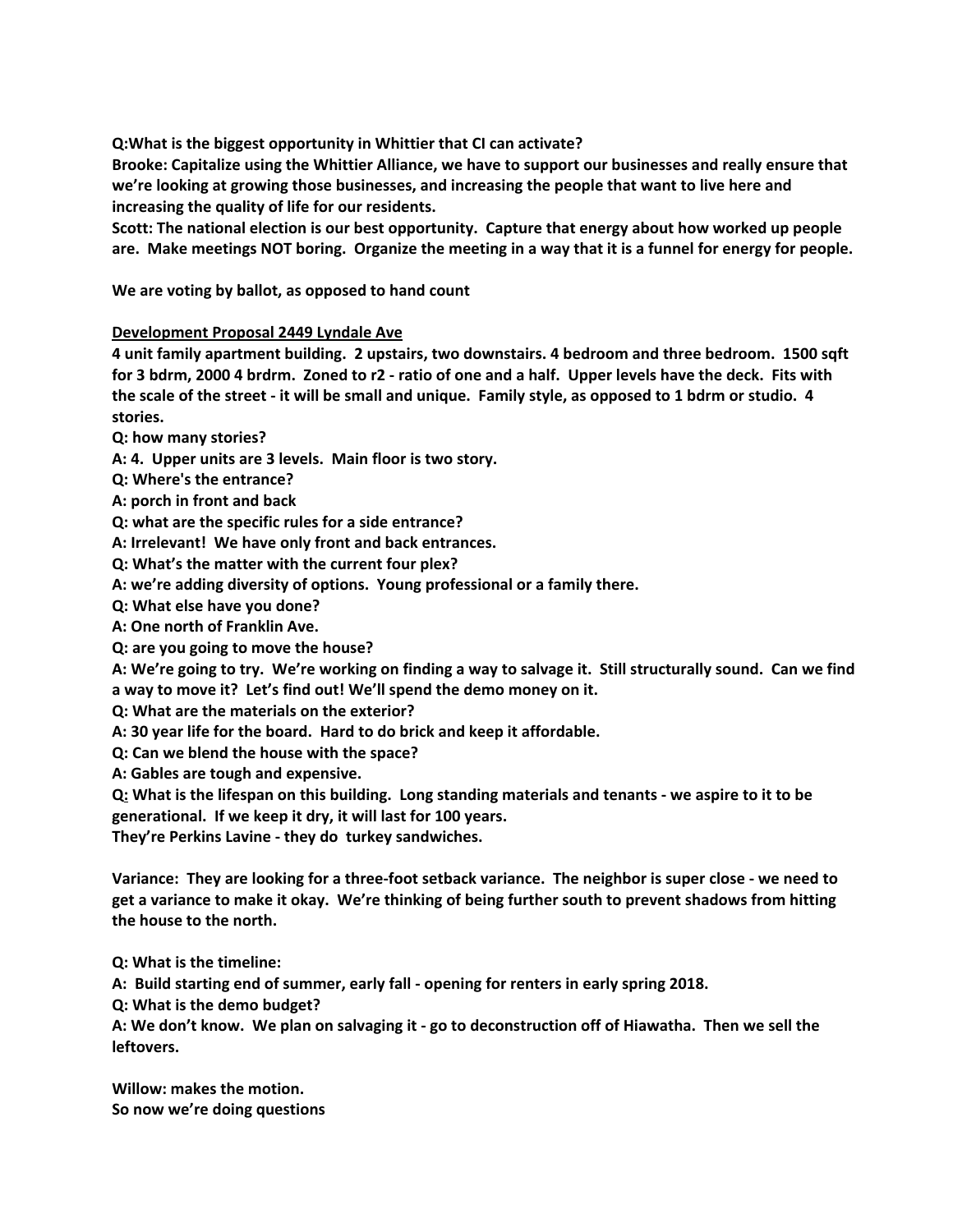**Q: Have you spoken with the tenants or property owners of adjacent buildings?** A: Sort of - we're waiting to hear from everyone, then we're going to be in touch. Public notification. **Motion: Approve the variance for the three-foot setback. Motion passes 15-9-4.**

# **I-35W Construction & Transit Plans- Zan Associates & Metro Transit**

**Reconstruct 35w from 32 to the 94 commons - enhance transit service**

**Create transit structure**

**Create two ramps - southbound and northbound entrance and exit ramps. New pavement, new bridges.**

**Lots of bridges and pedestrian bridges will be replaced**

**Lake street will be reconstructed from Blaisdell and 5th**

**Schedule - levy in june, august will start -will last 4.5 years.**

**Tons of streets are getting worked on (clinton, 3rd, 4th, 26th)**

**We want to optimize connectivity.**

**Most of the work in Whittier will happen right away, during the first couple of years.**

24th st bridge will be closed for so long, but the bridge will be lowered a level, and expanded to 14 feet, **grade will be reduced. Sidewalks on all the bridges will be increased.**

**26th & 28th bridges will be built consistent with bike lanes.**

**Major detours by transit**

**Q: how are we stopping burbs from plowing through our town?**

A: considering larger benefits for transit riders - you can harass your state legislator, find out who is on the state transit board and bug them. Working with the center for transit studies at the U. try and **encourage people to e-work.**

**Encourage people to take the blue line, too!**

**They'll prioritize opening the 5th street entrances.**

**This route and these developments: NOT RAIL READY**

**There are no plans to help people compensate from the potential loss of wages.**

**They have hired consultants to work with business owners and outreach to help.**

**They are to inform, and ask what the most effective way to communicate with the neighborhood?**

**Flyers, radio, Facebook, community newsletter? They want to communicate with the neighborhood.**

**The project starts in August, and they ask that they use their website.**

**Open house is coming up!**

Southbound ramps will be open for a while, then northbound. If problems arise as a result, we'll look **into it.**

**Greenway will be closed, if ever, during the work week, as opposed to weekend. Only small segments. Soundboards will be made uniform.**

**Two initiatives: Certified Disadvantaged Businesses = get priority on the project. There are also a variety of jobs available for non-skilled, semi-skilled, and skilled workers.**

## **Community Issues 2017 Agenda Setting (Using Strategic Plan as Guide)**

How can we look at new ways to do the CI meetings - we're going to let the chair look at this.

**CI Chair goes to Scott Melamed.**